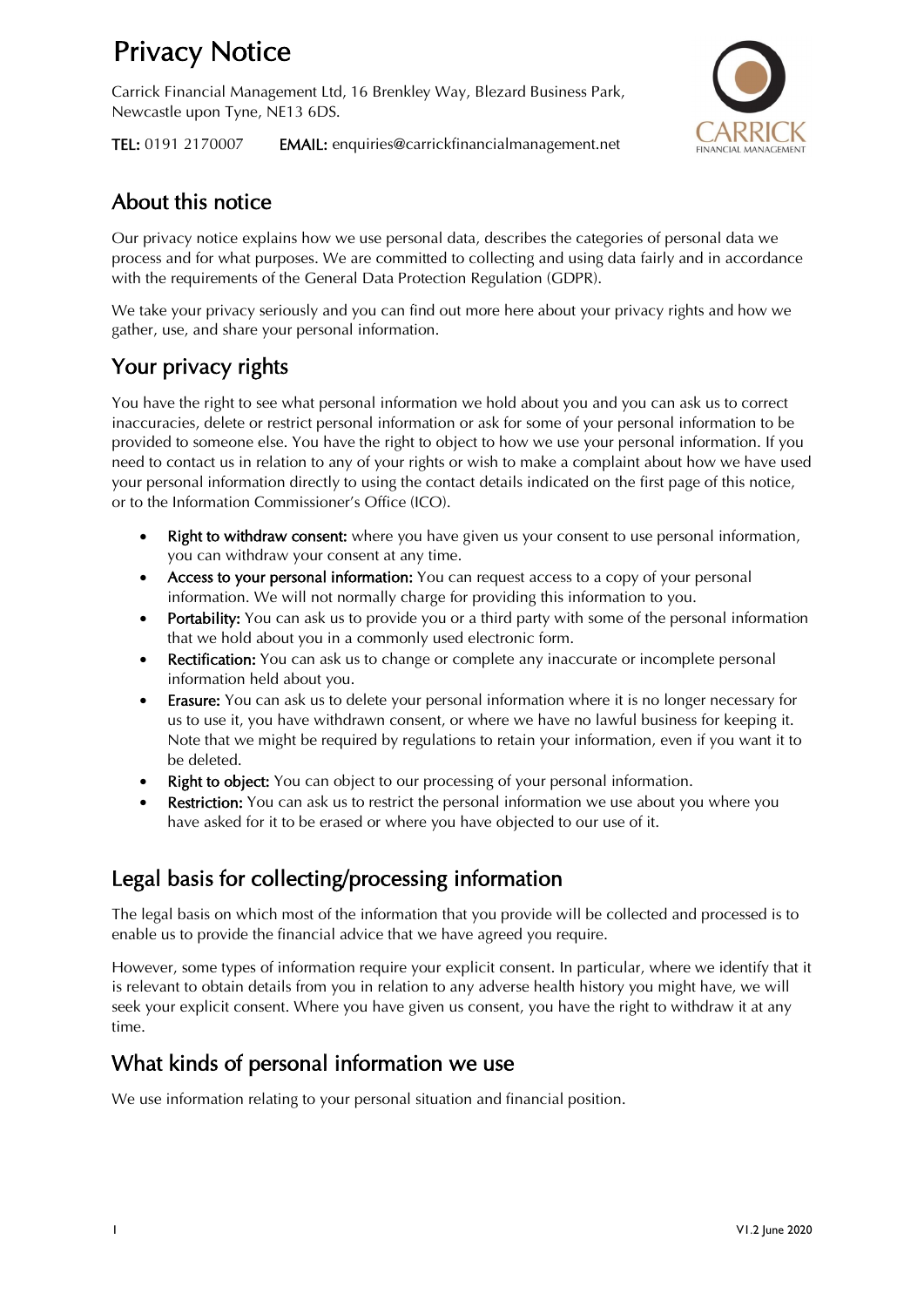# Privacy Notice

Carrick Financial Management Ltd, 16 Brenkley Way, Blezard Business Park, Newcastle upon Tyne, NE13 6DS.



TEL: 0191 2170007 EMAIL: enquiries@carrickfinancialmanagement.net

#### How we gather your personal information

We obtain personal information:

- directly from you, usually in a face to face meeting, but potentially also by telephone or other means;
- from other organisations such as investment/pension/insurance providers, where you have provided authority for them to share information relating to your existing plans;
- from your professional advisers, were you have provided authority for them to share information; and
- we may also obtain some personal information from recording calls or meetings or by making contemporaneous notes of calls or meetings.

#### How we use your personal information

We hold your personal information as Data Controllers in accordance with the requirements of the Data Protection Act 2018 and the EU General Data Protection, together referred to as the 'Regulations'.

We use this information to analyse your current and future financial needs so that we can ensure that any subsequent advice takes due account of, and is suitable to, your circumstances.

We will not share your information with any other party except as indicated in this privacy notice or where required to do so by any statutory, governmental, or regulatory body for legitimate purposes.

#### Sharing and transferring personal information

Where necessary to the provision of our service, we may share your personal information with third parties. The categories of third party are listed below:

- insurance providers;
- pension providers;
- annuity providers;
- investment providers;
- investment platforms;
- independent financial advisers (IFAs);
- providers of pension transfer comparison reports;
- compliance advisers;
- legal advisers;
- back office systems providers; and
- third party software providers.

We will confirm the actual third parties with whom we might/will share your information when we have identified the product/service providers that we recommend you use. This will usually be done in our suitability report in which we will detail our recommendations to you.

Until you have been informed of the actual third parties with whom we share your information, and have not withdrawn your consent to that sharing, we will only share in a way that does not enable the third party to identify you.